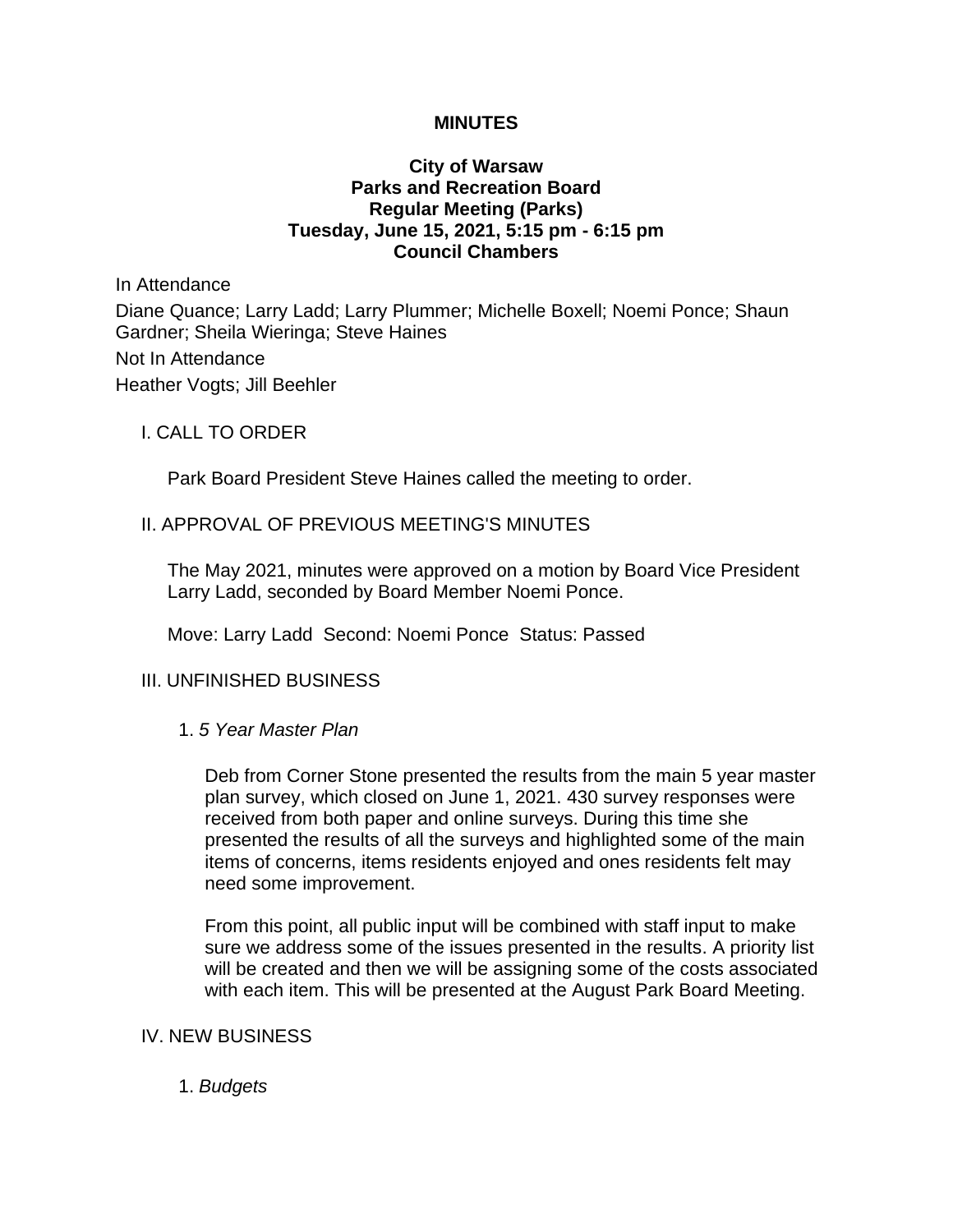Superintendent Plummer reviewed the 204, 211, and 403 budgets for 2022.

A motion to approve the 204 budget as presented, was approved by Board Vice President Larry Ladd, seconded by Board Member Noemi Ponce. A motion to approve the 211 budget as presented, was approved by Board Member Michelle Boxell, seconded by Board Member Noemi Ponce. A motion to approve the 403 budget as presented, was approved by Board Member Noemi Ponce, seconded by Board Member Michelle Boxell.

Move: Noemi Ponce Second: Michelle Boxell Status: Passed

### 2. *Maintenance Report*

Maintenance Director Gardner advised all flowers have been planted in the parks, Barber surf rake has been used daily on the beach and EWF has been placed at all playgrounds. We are in full swing of mowing, table deliveries and general seasonal park maintenance. Ker Park is almost complete. We were able to borrow some trucks from the Street Department and have been hauling the EWF from Shipshewana to Ker Park due to a driver shortage. This will allow us to get the park completed ahead of schedule. Hoping to have the playground ready by this weekend.

# 3. *Recreation Report*

Recreation Director Wieringa reviewed past programs and upcoming programs. She advised they are in full swing in programming. Friday night concerts are seeing great attendance, swim lessons are full for this year, new hours for the skate park will be released soon, the Grant for moving Mantis Skate Park has been submitted. In the next 2 weeks, we should be able to guard both lakes, 7 days per week.

Wiering reviewed all the social media platforms, newspapers and media outlets they use to advertise and promote upcoming programming and events.

# V. OTHER MATTERS TO COME BEFORE THE BOARD

# VI. MEETING REVIEW

### VII. ADJOURNMENT

There being no further matters to come before the Board, the meeting was adjourned.